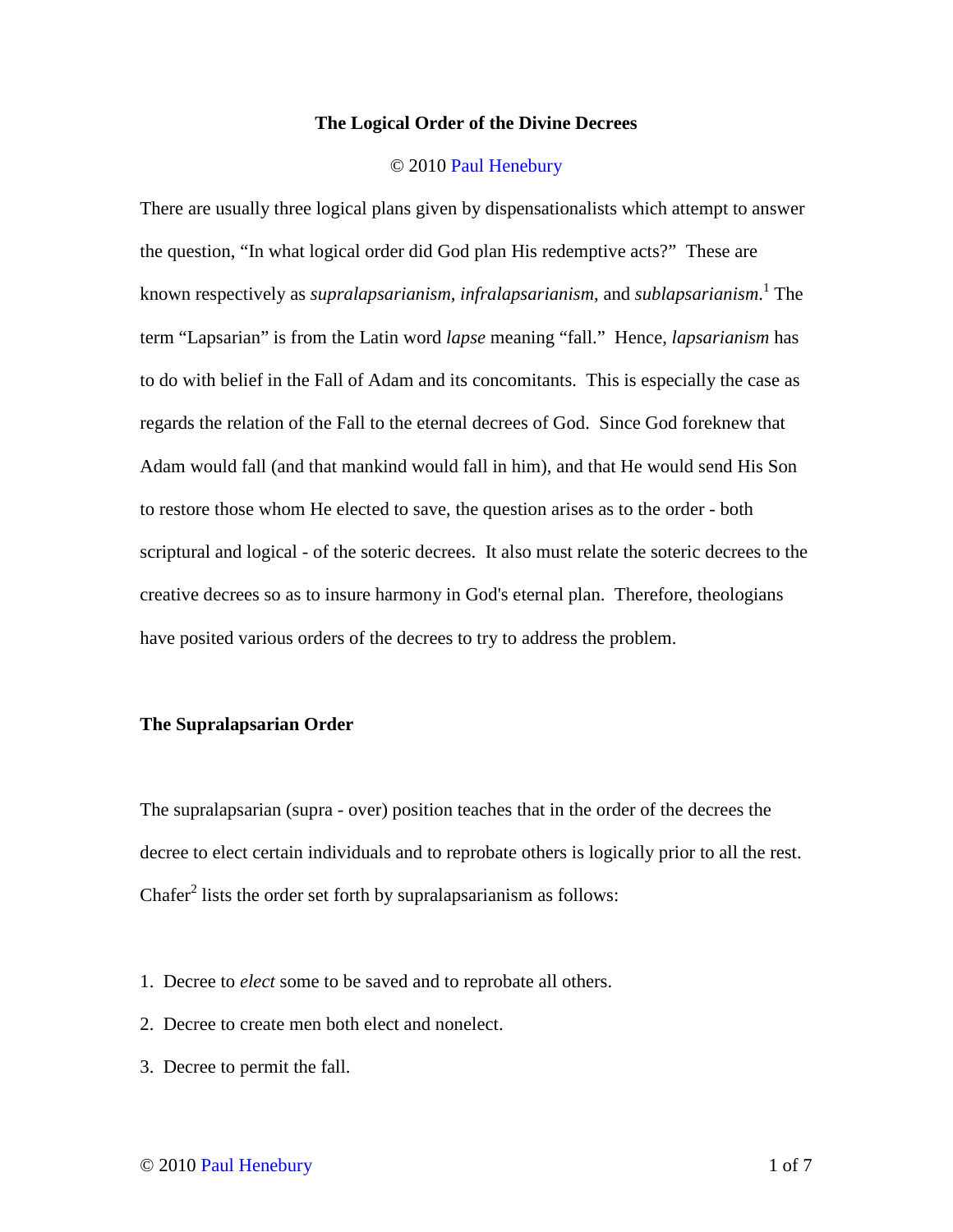- 4. Decree to *provide* salvation to the elect.
- 5. Decree to apply salvation to the elect.

In this order there are some obvious difficulties. First, the question comes up right away as to how God can logically contemplate elect and reprobate men before He can contemplate them as men generally. Second, if God has decided to create men as elect and non-elect then how can Paul use the analogy of the saved and the lost originating from "one lump" in Romans 9:21? Third, there is the problem of theodicy. As Chafer says, "In reality, by this system men are consigned to perdition before they sin and without a cause, except it be by the sovereign will of God." $3$ 

These problems have traditionally led most Calvinists to avoid the supralapsarian scheme (although such prominent leaders like Beza, Gomarus, Perkins, Gerhaardus Vos, and Gordon H. Clark have embraced it).

One modern advocate of the supralapsarian order of decrees is Robert Reymond. He has recently proposed a changed order:

- 1. The *election* of some sinful men to salvation in Christ (and the reprobation of the rest of sinful mankind in order to make known the riches of God's gracious mercy to the elect).
- 2. The decree to apply Christ's redemptive benefits to the elect sinners.
- 3. The decree to *redeem* the elect sinners by the cross work of Christ.
- 4. The decree that men should fall.
- 5. The decree to create the world and men.<sup>4</sup>

# © 2010 Paul Henebury 2 of 7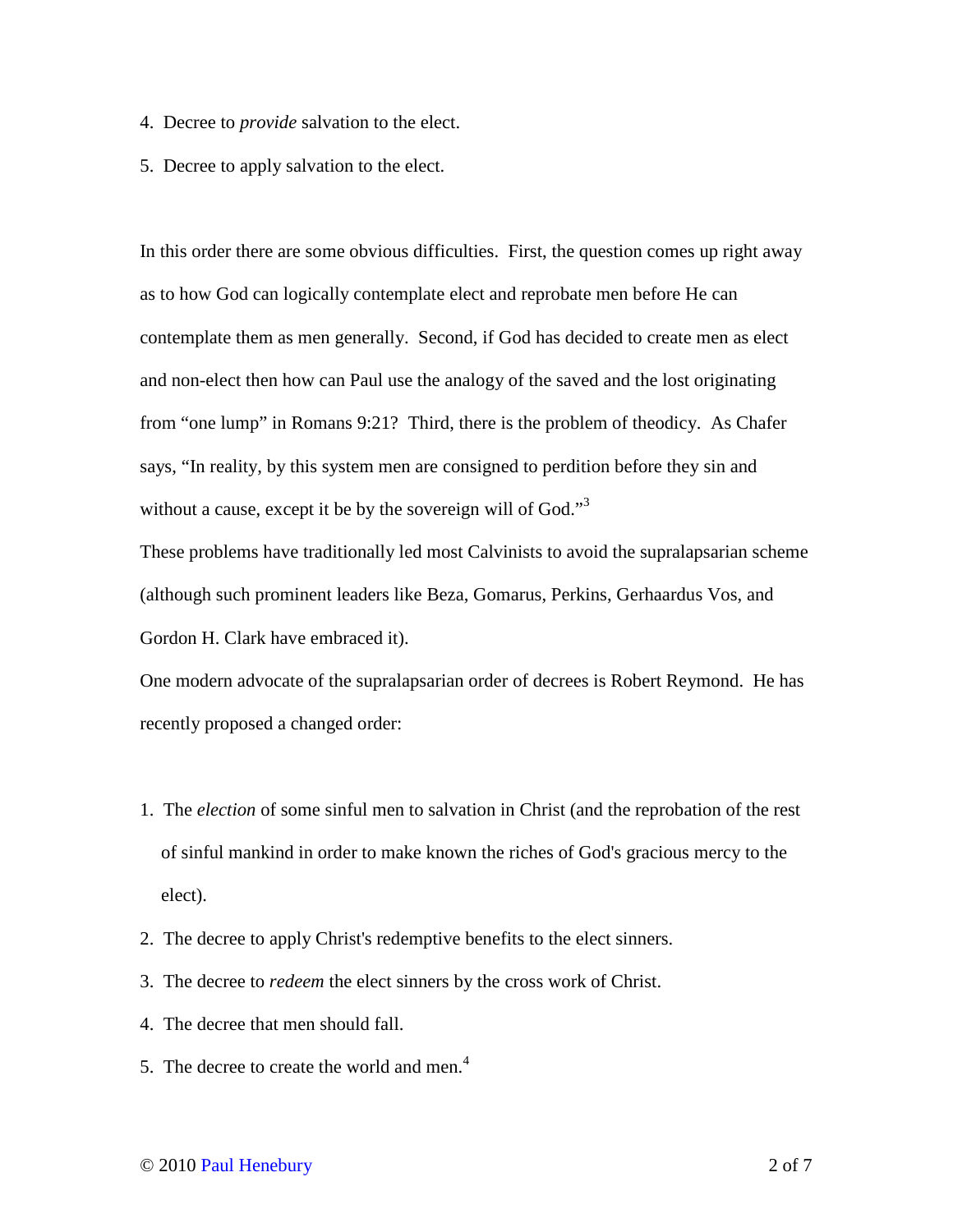What Reymond accomplishes by this revised delineation is an avoidance of the dualism inherent in a decree which, at the very outset, separates the group of the elect from the group of the non-elect *without* viewing them as sinners. But the difficulty still remains in God comprehending a group (i.e. mankind) who He has not "first" comprehended as actual. Moreover, the problem of theodicy seems if anything to be heightened in this arrangement, for it has God contemplating man-as-sinner even before man is created. Also, the fourth point (the decree that man should fall) appears superfluous in this scheme since man is already viewed as fallen in point 1.

### **The Infralapsarian Order**

Among those who call themselves Reformed this is the most common of the lapsarian positions. It is the acknowledged position as set forth in most of the historic Reformed creeds and confessions: e.g. the Westminster Confession; the Belgic Confession; and the Articles of Dordt (although none of these is *anti*-supralapsarian). The infralapsarian (i.e. after the Fall) order may be set down thus:

- 1. The decree to create men.
- 2. The decree to permit the fall
- 3. The decree to *elect* those who believe and to leave in just condemnation all who do not believe.
- 4. The decree to *provide* a Redeemer for the elect.

### © 2010 Paul Henebury 3 of 7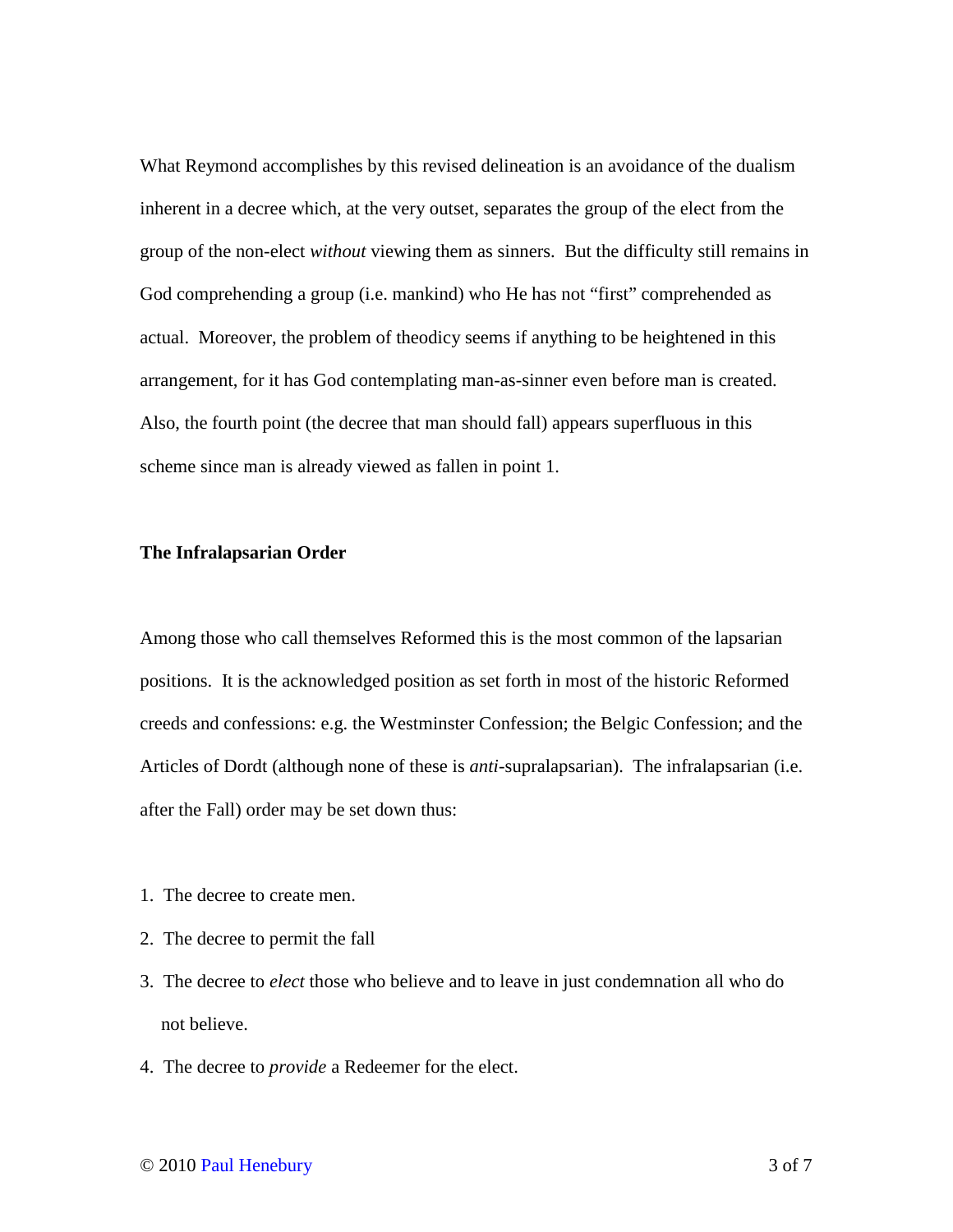5. The decree to apply salvation to the elect.

Note well that this list follows the standard Reformed works (e.g. Berkhof, Reymond), and differs from that which is set down by Chafer (see below under sublapsarianism).<sup>5</sup> The infralapsarian view is often criticized as inconsistent with the doctrine of election as it applies to the angels. Also, since we are talking here about what went on in God's mind logically (not chronologically), it could be pointed out that infralapsarians turn logical planning on its head. The normal order is to design from the top down. That is, to use Berkhof's words, "in planning the rational mind passes from the end to the means in a retrograde movement, so that what is first in design is last in accomplishment."<sup>6</sup>

### **The Sublapsarian Order**

Although very few Reformed theologians recognize it, this is the position customarily set forth by dispensationalists. The order of decrees in the sublapsarian position is as follows:

- 1. The decree to create all men.
- 2. The decree to permit the fall.
- 3. The decree to *provide* salvation for [all] men.
- 4. The decree to *elect* those who do believe and to leave in just condemnation those who do not believe.
- 5. The decree to apply salvation to those who believe.

# © 2010 Paul Henebury 4 of 7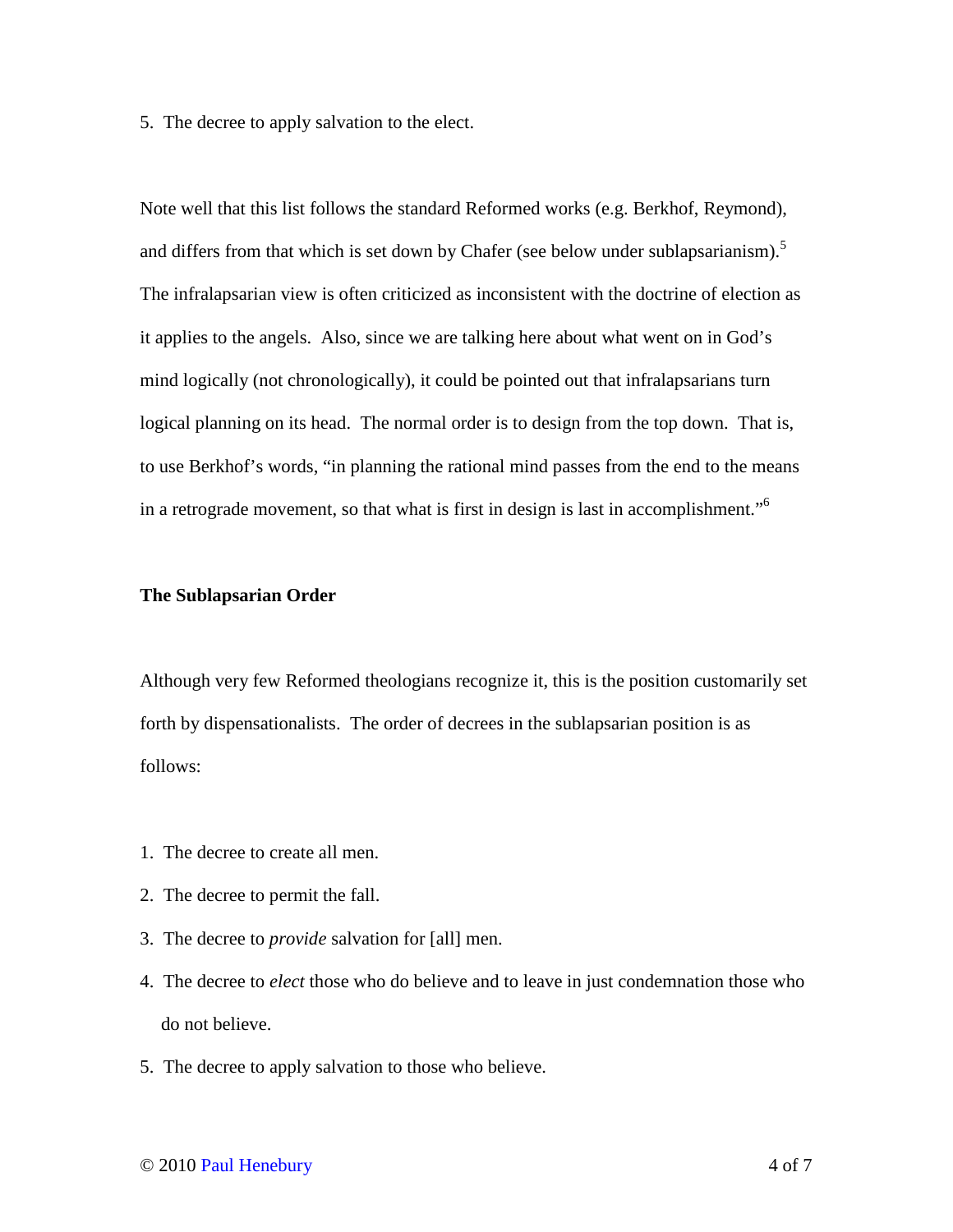It will be noted that whereas the first two systems place the decree to elect some men *before* the decree of Christ's atonement, this latter view has the decree to send Christ at position 3 and the decree to elect certain sinners at position 4. A glance back at the *supralapsarian* and *infralapsarian* schemes will reveal that these positions are reversed. There is a good reason why five-point Calvinists cannot permit the *sublapsarian* order described above. To put the decree to redeem mankind prior to the decree to elect some *from among* mankind is to invite the strong possibility of a universal atonement.<sup>7</sup> On the other hand, to reverse the order logically invites a limited atonement. For why would God provide an atonement for those He has already passed over in His decree of election? Thus, limited atonement implies *infra* or *supralapsarianism*, and this has crucial knock-on effects. If the decree to elect is logically prior to the decree to atone a universal atonement makes no sense. Not only that, but it would make no sense to give the gift of faith to anyone but the elect. And if faith is given only to the elect it would again seem logical that it is given them at the point when they are made alive or regenerated by the Holy Spirit. That would seem to require that the *ordo salutis* have regeneration coming logically before faith (another thing that five point Calvinists are insistent upon).

Now comes the rub. If this scenario is true it will be born out by exegesis of the text of Scripture. But, of course, this is what the vast majority of dispensationalists deny. One of the main reasons they give for this is "the normal and literal meaning" disallows a limited interpretation. $8\,$  In short, dispensationalists are not by and large limited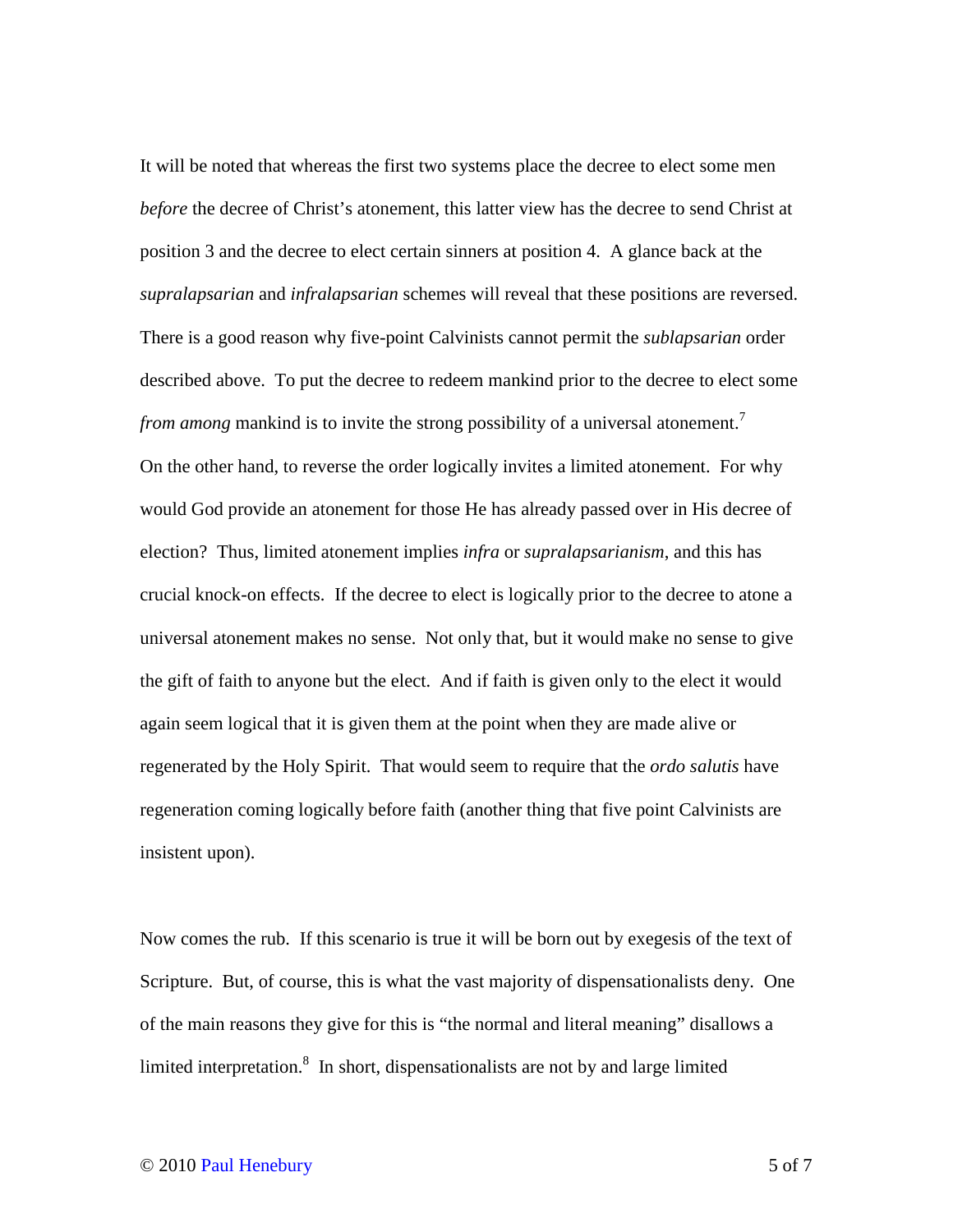redemptionists because of their hermeneutics. But this *ought to mean* that they cannot hold to regeneration preceding the gift of faith either. If they do we believe a little thought about our example about the order of the decrees will make obvious the logical force of them holding to an infralapsarian arrangement, which, in turn calls for a belief in limited atonement. Finally, this would mean that any search by a dispensationalist for "proof texts" to sustain a belief in regeneration preceding faith would invalidate their hermeneutical consistency, and so in principle, deny a key tenet of dispensationalism. Thus, just as consistent literal hermeneutics naturally leads to belief in pretribulationism, so also it ought to lead to a denial of regeneration before faith.

We could argue the same way about other beliefs, such as infant baptism, which we hold to be an incongruity for a dispensational theologian to believe in.

Our point is that a "theology from the ground up" – founded upon consistent normative interpretation, will produce its marks in every area of dispensational theology.<sup>9</sup>

- 1. The decree to create all men
- 2. The decree to permit the fall
- 3. The decree to provide salvation for men (notice Chafer does not say "some men")

 1 Although it should be noted that Reformed writers will normally identify *sublapsarianism* with *infralapsarianism*.

<sup>2</sup> Chafer, *Systematic Theology*, 3.179.

 $3$  Ibid.

<sup>4</sup> Robert L. Reymond, *A New Systematic Theology of the Christian Faith*, 489.

<sup>&</sup>lt;sup>5</sup> It may be worthwhile setting out Chafer's infralapsarian order in comparison: